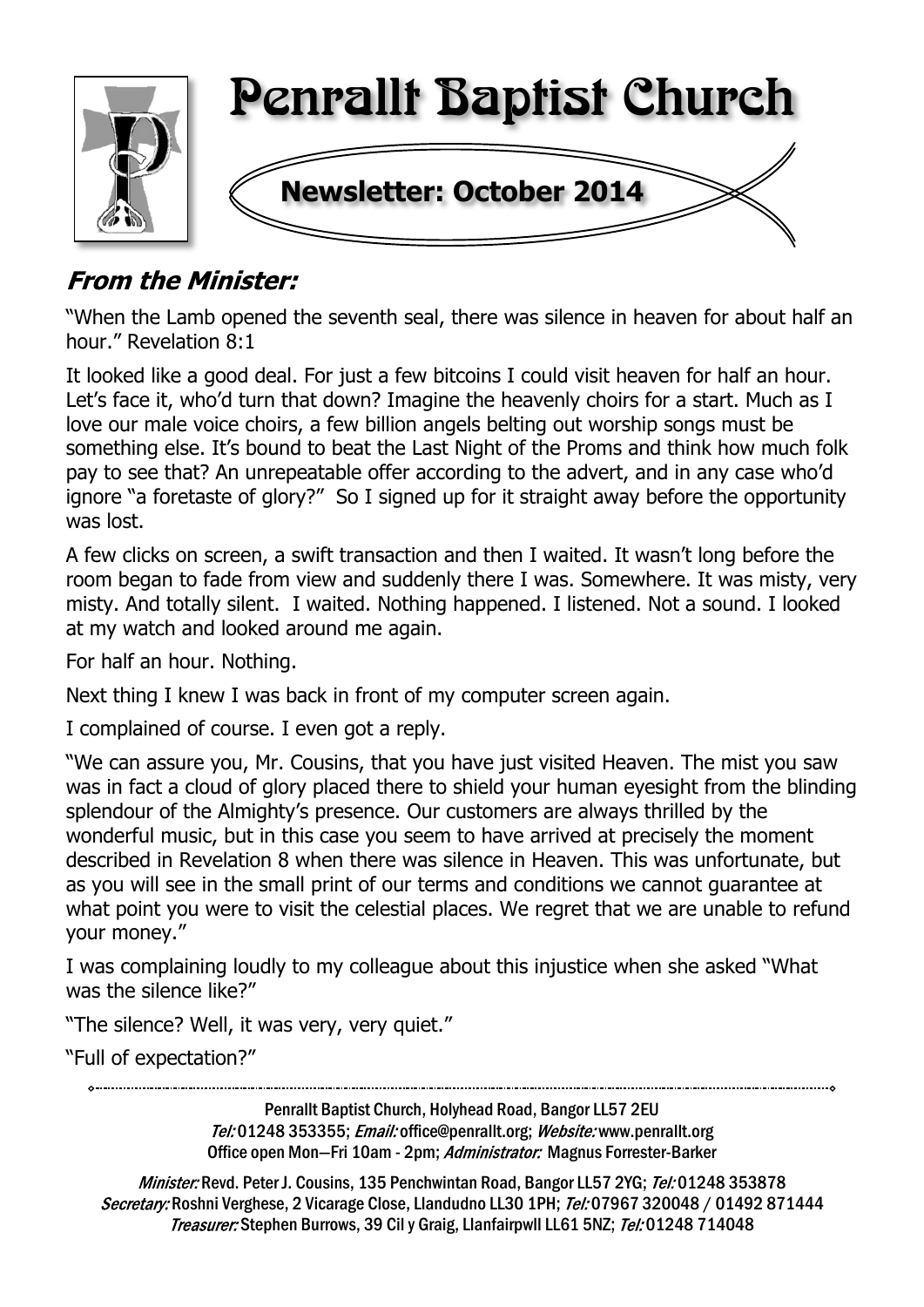"Well, yes. I suppose it was. Like God was just about to say something and all of creation was straining to hear what it would be."

"Wasn't that worth it?

"Maybe."

I calmed down and remembered a TV interview I watched yesterday by Simon Callow, the much loved British actor. It seems he is touring his latest production, a one man show in which he plays a dozen or so of the New Testament characters telling their side of their relationship with Jesus. It sounds pretty much the kind of thing our teenagers might write and put on for Penrallt's Christmas service, except that we'd perform it for free, of course. It would be even better in reality, because they, unlike Mr. Callow, actually believe in Jesus.

However, it was a comment he made. I forget the exact words he used but they were along the lines of "The best feeling for the actor is not the applause, nor the laughter, but the moment when the audience is sat on the edge of their seats in absolute silence waiting on the next words you're going to say."

And that was it. I began to think about the highlights of Penrallt's worship: those precious moments over the last 16 years of my time here when we have been closest to heaven in our worship. The precious, unforgettable seconds when it's as if the angels have stood close to us. And as I recalled those times I realised that it wasn't the singing, or the playing, or the preaching or the praying. The best moments were the times Penrallt was stunned into an awed hush at the tangible presence of God in our midst, waiting in profound, still, worship for God's next word.

So here's how to judge the quality of worship. It isn't the preacher, it isn't the music, or the grandeur of the building.

You want to know how good the worship is?

It's the quality of the silence.

God bless,

Peter

#### **Welcome to Students:**

If you're a student we welcome you to Penrallt. Please collect a student pack from the door, and join in our activities, especially Faith Café on Sunday nights from 28th September. Delvin Varghese is our Student Coordinator and he would be happy to tell you what's happening and to invite you to our student home group.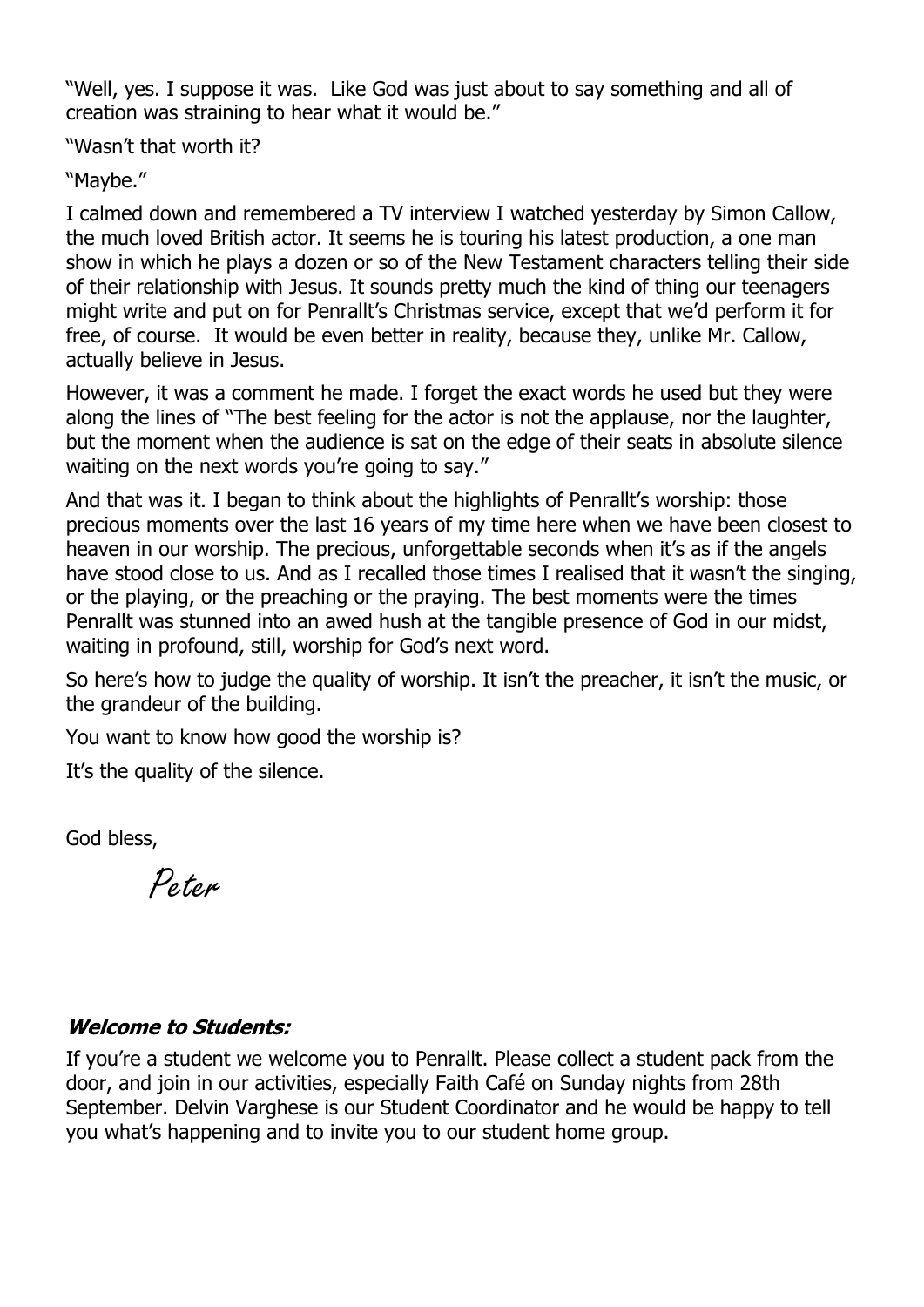# **Services This Month:**

#### **5 October**

| $10:30$ am<br>2:15 <sub>pm</sub> | Faith which holds firm in a storm<br>Service at Bontnewydd (see Noticeboard, below). | <i>Acts 27:1-44</i> |
|----------------------------------|--------------------------------------------------------------------------------------|---------------------|
| 6:00 <sub>pm</sub>               | <b>Communion Service.</b><br><b>Reasons to Believe</b>                               | John 14:1-7         |
| 12 October                       |                                                                                      |                     |

#### 10:30am Speaker: Nigel Wright. 6:00pm **Can God speak to me?**

Isaiah 44:6-23

### **19 October**

| 10:30am            | Unusual kindness, generous hospitality, honoured in many ways: |                                                                      |  |
|--------------------|----------------------------------------------------------------|----------------------------------------------------------------------|--|
|                    |                                                                | Ministry in Malta - no preaching, just power evangelism Acts 28:1-10 |  |
| 6:00 <sub>pm</sub> | <b>Made to Enjoy God</b>                                       | Genesis 1:26-31; Ps. 8:4-8                                           |  |

#### **26 October**

10:30am Communion Service. Speaker: Geoff Birch. 6:00pm Speaker: David Retallick.

### **Our Speakers in October**

**Peter Cousins** is the minister of Penrallt and is our speaker except when otherwise noted. **Dr. Nigel Wright** is a national Baptist leader, who retired from the post of Principal of Spurgeons College after 21 years in 2013. He is a highly respected theologian, author and pastor. It is good to welcome him back. **Geoff Birch** is a retired minister, a member of Penrallt. **David Retallick** is one of Penrallt's youth leaders, a self-employed videographer and online media producer.

#### **Baptism**

We are planning a Baptismal Service in November. If you are interested in being baptised please speak to Peter.

# **Serving the people of God elsewhere:**

The following members of Penrallt will be preaching or leading services at other churches this month. Please remember them in your prayers.

Sunday 14 Andrew March preaching at Castle Square, Caernarfon.

If you will be ministering to other congregations and would like to be included in this list (and our weekly email prayer diary) in future months, please send details to Magnus in the church office.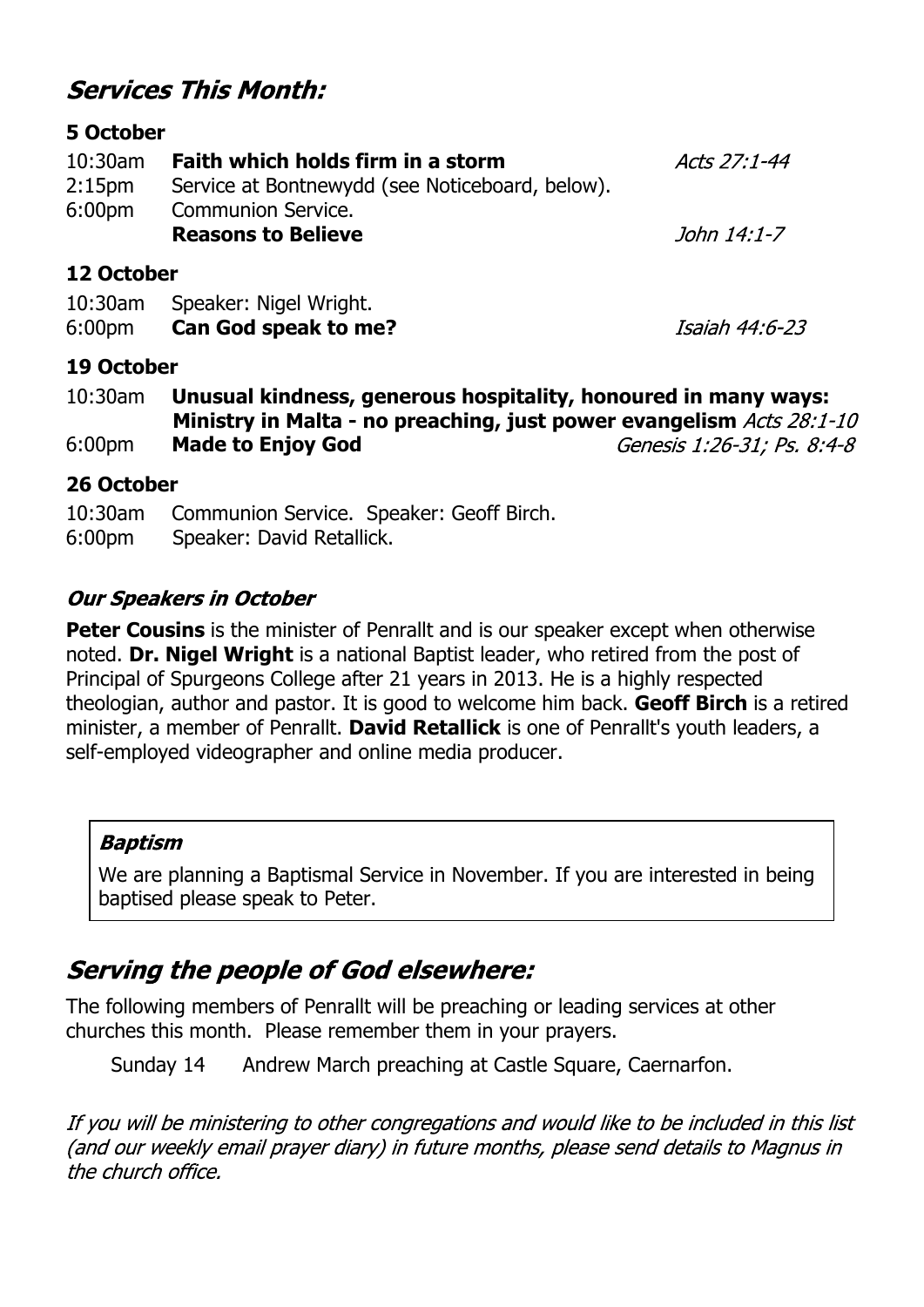# **Dates For Your Diary:**

**Wednesday 1** 10:30am Men's Prayer Meeting followed by coffee in Options. **Monday 6** 7:30pm Church Members' Meeting. **Saturday 11** 9:30am Bible Unzipped. **Friday 17** 2pm Pastoral Care Team Meeting. **Monday 20** 10:30am Church walk at Nefyn. **Saturday 25** Bangor Street Pastors Coffee Morning (time/venue TBC).

Further details of most of these events can be found in the Noticeboard section later in this newsletter.

# **News of People:**

Congratulations to **Nichola and Neil** on the birth of **Reuben Matthew** weighing 6lb 14ozs on 16th September.

**Joyce Ryan** had a nasty fall and is in hospital with back injuries. **Joan Beer** is in plaster after breaking her foot. **Andrew March** has recovered well after his foot operation. **Ronnie Winter** has finished chemotherapy and is soon to start radiotherapy. **Barbara Thomas** is home after her therapy and asks to say sincere thanks to everyone for their prayers and kind thoughts.

### **Children's Birthdays in September:**

5th: Evangeline Goodwin 7th: Anna Warnock 20th: Micah Adams 21st: Gwilym Davies 23rd:Scott Jones 26th: Hannah Howick 31st: Catrin Gwilliam

# **Weekday Events:**

Please check with the contact people when there are meetings this month. HG = Home Group

| <b>Day</b> | Time               | <b>Details</b>                                    | <b>Contacts</b>                     |
|------------|--------------------|---------------------------------------------------|-------------------------------------|
| <b>Tue</b> | 8:00 <sub>pm</sub> | HG, Nilgiri                                       | Joan Beer (353874)                  |
| Tue        | 7:30 <sub>pm</sub> | HG Tyddyn Isaf<br>(Menai Bridge)                  | Magnus Forrester-Barker<br>(717570) |
| <b>Wed</b> | 2:00 <sub>pm</sub> | HG, Carers                                        | Carol Morris (208407)               |
| <b>Wed</b> | 7:30 <sub>pm</sub> | HG, Bethesda                                      | Jon & Deb Stammers (602868)         |
| <b>Wed</b> | 7:30 <sub>pm</sub> | HG, Cymraeg                                       | Owen & Nia Evans (352634)           |
| <b>Wed</b> | 7:30 <sub>pm</sub> | HG, Maes y Dref (pm)                              | Anne Collis (353173)                |
| <b>Wed</b> | 7:30 <sub>pm</sub> | HG, Nomads                                        | Susan Cousins (353878)              |
| <b>Wed</b> | 7:00 <sub>pm</sub> | HG, Students                                      | Delvin Varghese (07528 958150)      |
| <b>Thu</b> | 10:30am            | HG, Llanfairpwll (am)                             | Sue & Lawrence Moss (713793)        |
| <b>Thu</b> | 7:30 <sub>pm</sub> | HG, Llanfairpwll (pm)                             | Sue & Lawrence Moss (713793)        |
| Fri        | 10:30am-12pm       | <b>Cheeky Monkeys</b><br>(parent & toddler group) | Joan Rymer (713003)                 |
| Fri        | 10:30am-12:30pm    | HG, Maes y Dref (am)                              | Anne Collis (353173)                |
| <b>Sat</b> | 8:30am             | <b>Prayer Meeting</b>                             |                                     |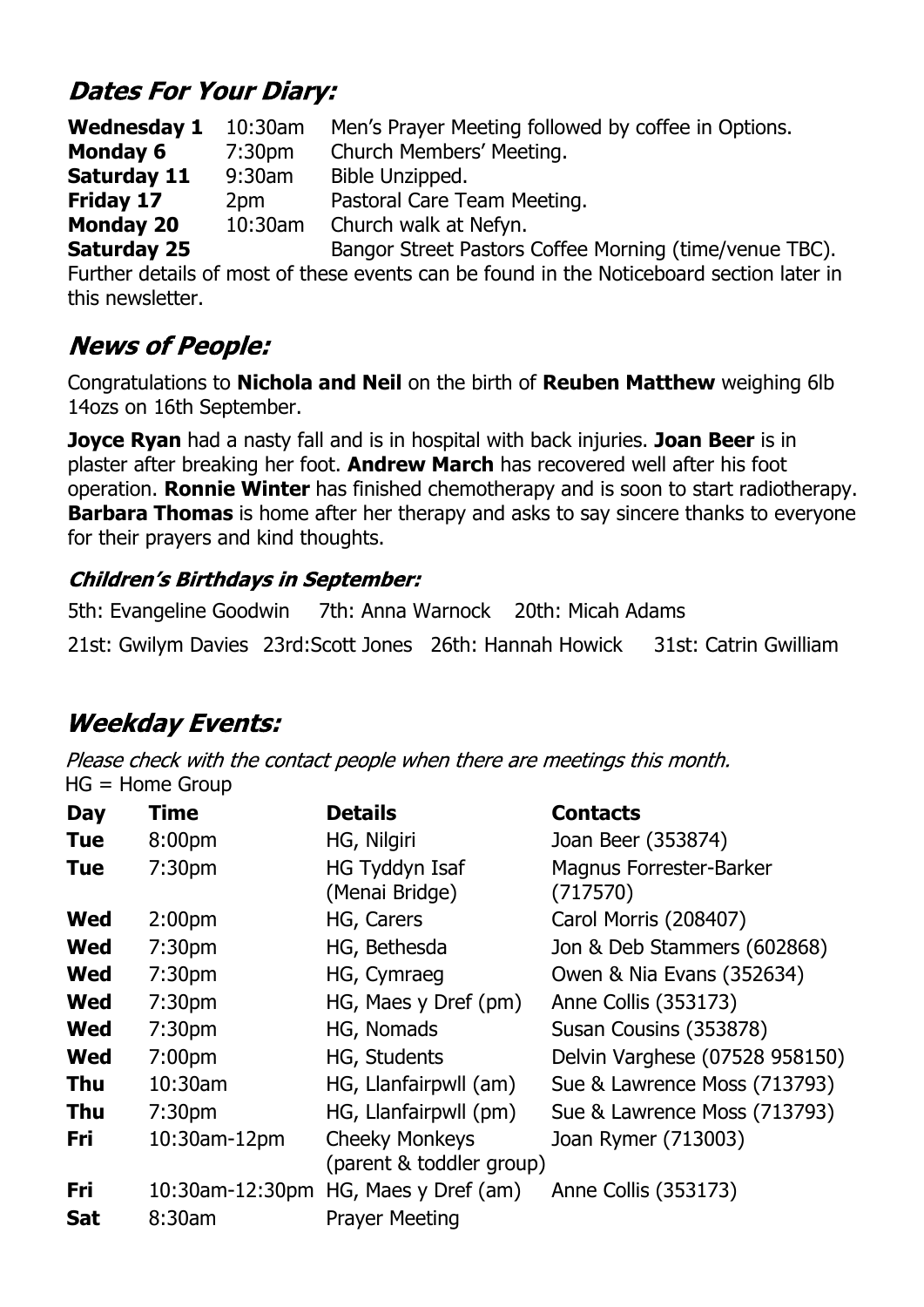# Noticeboard:

#### **◊ Alpha**

**A** - a series of interactive sessions that freely explore the basics of the Christian faith. It's for anyone who's curious. The talks are designed to encourage conversation and explore the basics of the Christian faith.

**L** - learning and laughter in a friendly, open and informal environment.

**P** - peas, potatoes, pudding, pizza, profiteroles (maybe!), and much more (not necessarily in that order).

**H** - helping one another in each session (which includes food, a short talk and a discussion at the end where you can, if you want to, share your thoughts).

**A** - ask any question and you are free to discuss as much or as little as you wish.

The course starts with the Celebration Supper on 30th September (7pm to 9pm) and finishes on 9th December. It runs on Tuesday evenings, from 7pm, and is free.

#### **◊ Bible Unzipped**

Saturday 11 October  $9:30$ am

Bible Unzipped aims to unpack Scripture with those interested in learning more than can be offered in a Sunday sermon. It also equips those leading in the church with some tools for studying and teaching from the Bible. It meets monthly on a Saturday morning at Rhos-on-Sea URC from 9:30am to 1pm, usually on the second Saturday. This month: Chronicles (by Jon Stammers), Questions Christians Ask: What happens to me when I die? (Part 2) (by Rob) and *Struggling with Difficult Bible Passages: Psalm 137:7-9* (by Julia) The course is free and we may be able to offer you a lift. Talk to Peter if you are interested. About 10 members of Penrallt attend.

#### *◊* **Bontnewydd**

Sunday 5 October  $2:15$ pm

Every month, usually on the first Sunday afternoon, a team from Penrallt goes to lead a short service at the nursing home in Bontnewydd, near Caernarfon. New members are always welcome to join the team and there is a particular need for musicians and Welshspeakers. If you would like to join, or to find out more, please speak to Joan Beer, Susan Cousins or Magnus.

### **◊ Car Parking**

Please note that the car park next door to the church is now pay and display and after 10th October we will no longer have the Penrallt spaces. Morrisons car park only allows you to park for two hours. We recommend that you use the School of Nursing car park on Sunday mornings. Morrisons say that they switch the cameras off to make the car park available to us on Sunday and weekday evenings after 6pm. (Morrisons is happy for you to park there on Sunday mornings and do your shopping after the service provided you register your car registration number at their information desk beforehand).

### **◊ Church Lunch**

We will host a church lunch after the morning service on **Sunday October 5th**. Please bring enough buffet style 'finger food' for yourselves and one or two others.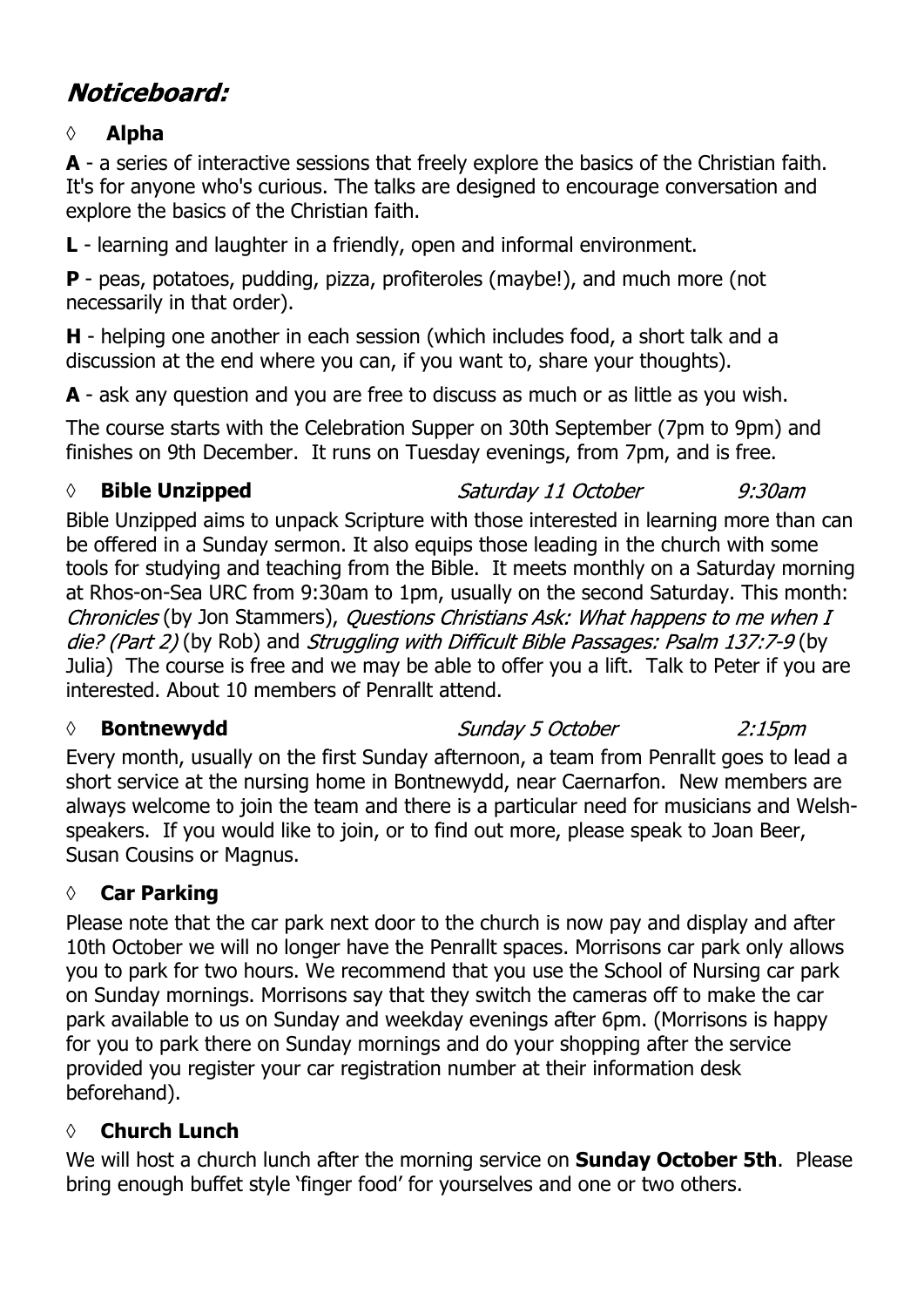#### *◊* **Church Walk**

Monday 20 October

10:30am

We shall be walking the Nefyn peninsula on the Lleyn. Follow the A499 Pwllheli road from Caernarfon. Just past Trefor, at a roundabout, turn right onto the B4417 for Nefyn. In the centre of Nefyn turn right at a mini roundabout, posted Aderdaron, also with a brown golf club sign. Into Morfa Nefyn and just past the old Claremont Garage (on the left) fork right for golf club, traeth and Porth Dinllaen. At the end of the houses, opposite 'Caffi Porth Dinllaen', turn right into the National Trust car park. Parking is free to Trust members, but £4 for others. There is a toilet in Morfa Nefyn opposite Claremont Garage and at the 'Caffi Porth Dinllaen' (if it is open), also towards the end of the walk at 'Ty Coch Inn'. The walk is very gentle, partly on the coastal path and is just under 5 miles. Meet at 10.30 a.m. as usual and bring a picnic. Geoff and Marilyn are leading the walk: 01286 870944.

### **◊ Films @The Chaplaincy**

The Bangor University Catholic Chaplaincy is showing a series of films on Friday nights, followed by discussion. They are free to attend and start at 7pm. This term's programme is as follows:

3rd Oct - Life of Brian 7th Nov - Millions 24th Oct - The Way 28th Nov - Frozen 31st Oct - Calvary 6th Dec - The Nativity Story

10th Oct - Devil Wears Prada 14th Nov - The Scarlet and the Black 17th Oct - The Railway Man 21st Nov - Of Gods and Men

## **◊ Getting your prayer life into gear**

We believe in prayer and encourage people to pray. You can send prayer request to our electronic diary via office@penrallt.org (there are also prayer cards in the church porch that you can fill in). Better still, you can receive the prayer diary straight to your inbox every Monday by emailing the office now and requesting to be put on the list. And for more immediate sharing and response in prayer why not search on Facebook for Penrallt Prayer Point and send a request to join our page dedicated to prayer.

### **◊ Homeless in Bangor**

Please do not give money directly to the homeless in Upper Bangor. We have found in the past that it has encouraged aggressive begging on the church premises by people who have a history of violence. You will find brown envelopes in the porch to put your gift in. This will buy meal vouchers which are distributed to the homeless by the Cathedral.

### *◊* **Men's Prayer Meeting**

Wednesday 1 October  $10:30$ am Time spent in prayer will be followed by coffee in Options. All men are welcome.

#### **◊ Pastoral Help**

If you have pastoral concerns please contact Peter or else one of the other members of the Pastoral Care team:

| Pat Borlace 713146  | Adrienne Ferrada     | Geoff Moore 410582  |
|---------------------|----------------------|---------------------|
| Dave O'Brien 671848 | Judy Stammers 364394 | Helen Thomas 600174 |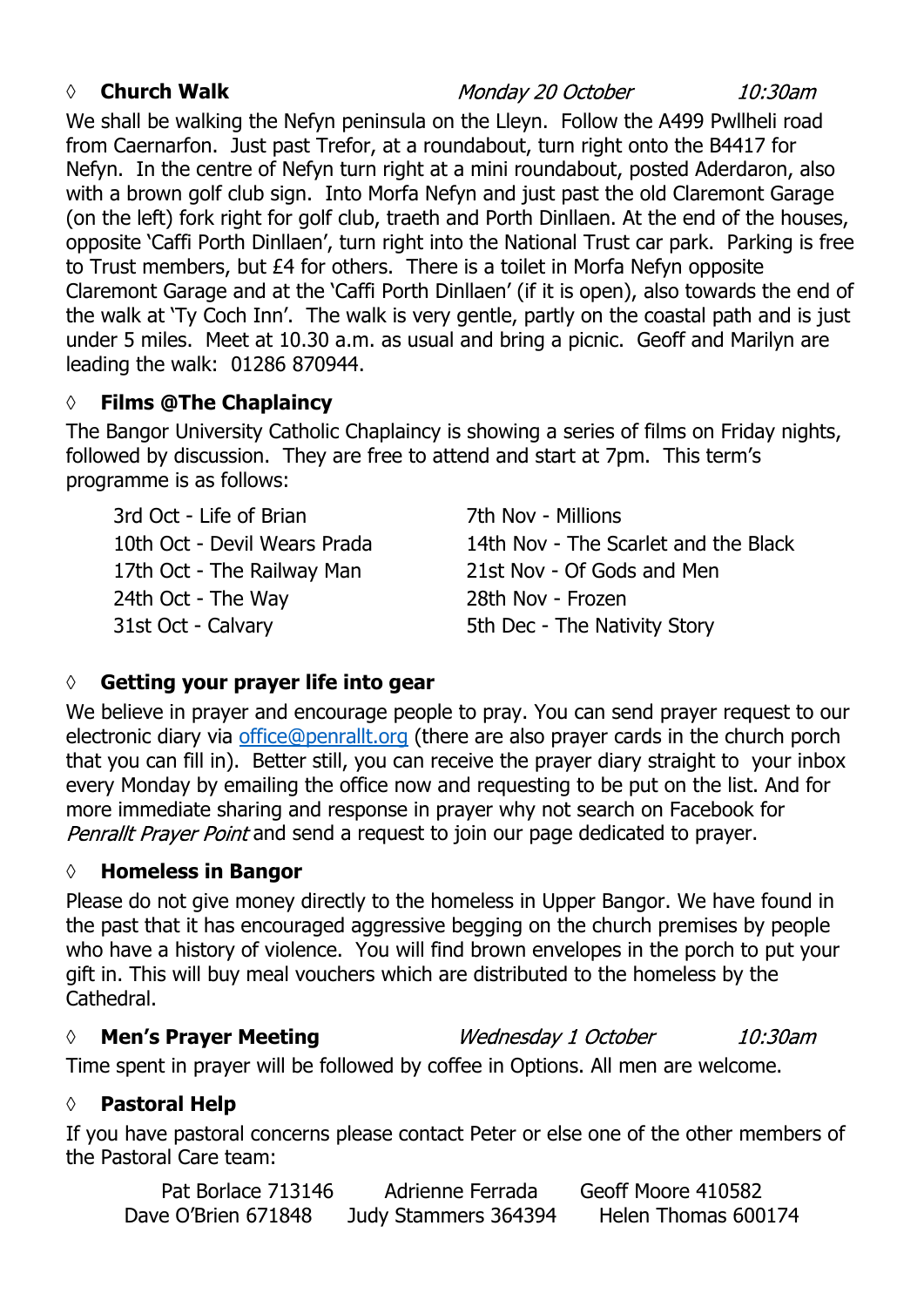#### **◊ The Prayer Room…**

…is open before and after the service for quiet prayer. Penrallt is a place of prayer, so make use of this sacred space.

#### **◊ Room to rent**

A room is available to rent in a cosy bungalow in Menai Bridge, with one friendly cotenant. Please speak to Magnus (01248 717570; drmefb@gmail.com) if you are interested.

#### **◊ Website**

The Penrallt website, www.penrallt.org, has recently undergone a facelift (largely with a view to making it work better on mobile devices but also check out the new sermon series page). Magnus would welcome constructive feedback, as well as pictures both of services and events at Penrallt and of local scenery - either have a chat with him in person or drop him an email to office@penrallt.org

Deadline for next month's newsletter: Sunday 19 October.

Please send information to Magnus (office@penrallt.org; 01248 353355)

# **From the church office:**

**Advance notice:** Penrallt's Autumn/Christmas Fair will take place on Saturday 22nd November. More details to follow in the November newsletter.

**Church members' meeting:** Monday 6th October. Church members, please make every effort to attend this meeting. Amongst other business we will be holding the election of deacons postponed from the July meeting.

**Church office closure:** Please note that the office will be closed on Wednesday 8th October as Peter and Magnus will be at a conference.

*Focus on…*



# **Amy Burrows in South Africa**

Over summer I spent 10 weeks working at a children's village and school called Lily of the Valley in South Africa through Tearfund as part of the international citizen service. Here are some of the things I did.

At the school the teachers are under pressure to give enough attention to the pupils on a one to one basis; there are children with concentration problems, learning difficulties and classes with a very wide range of performers. So we aimed at providing one on one support for the children who needed help. The head teacher also suggested that we help run life skills and drama activities with intermediate grades as their education would really benefit from using a wider variety of methods to get the kids engaged and being creative.